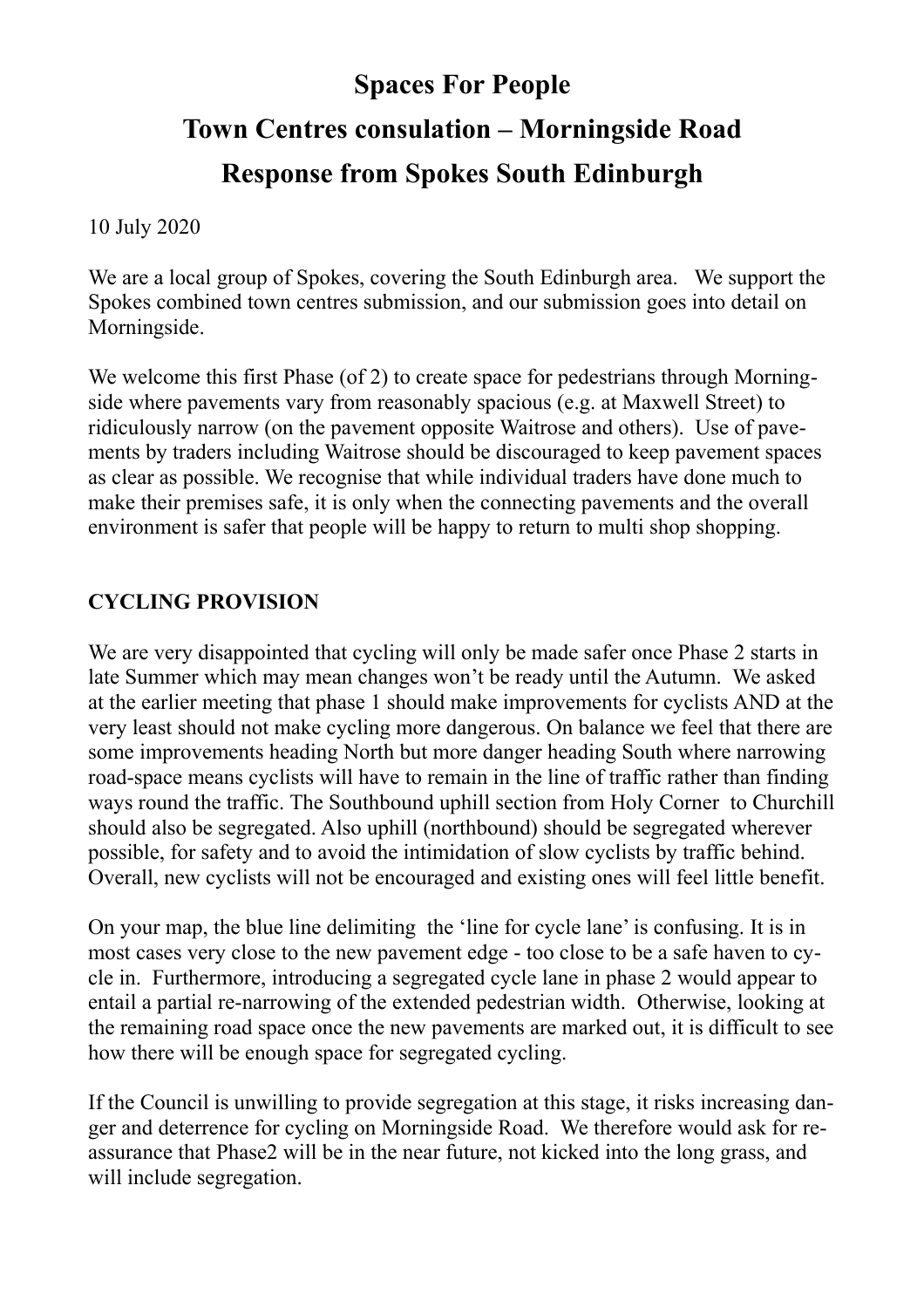#### **OTHER ASPECTS**

We are disappointed that no measures have been included to reduce traffic. Furthermore, on this busy shopping street, if traffic is not to be reduced, consideration should be given to a 15mph speed limit.

We are encouraged to see that most roadside parking will be removed and that this change will allow the traders to see whether this has a positive or negative impact. (We could do with some way to objectively measure what impact the removal of parking - a street survey might be useful).

We strongly recommend that delivery to customers by cargo-bike becomes a normal thing for all shops along the street to support, and we ask for a bike/cargo-bike hub to be included by phase 2. This will encourage the message to 'leave the car at home' to be supported by the shops.

The addition of around 1.5 meters to pavements is very welcome. It is not clear what will define the new edge of the pavement. In the short term assuming the level remains at street level rather than road level measures should be taken to stop drivers parking anyway. This could be by including double yellow lines or perhaps some other structures. Such as planters or park-lets would serve the same purpose. The segregated uphill cycle lane which we request would also prevent such rogue parking.

Attention should be paid to joining up the routes by which cyclists arrive into Morningside in particular linking the concurrent A702 segregation, but also to make connections into Morningside from side roads safe.

# **SECTION BY SECTION DETAILS**

# **Northbound (uphill) from Morningside station to Churchill**

The busy Morningside station junction is unsuitable for less confident cyclists. A redesign of the junction should be part of Phase 2 and should tie in with the segregation of A702 which is running concurrently.

• The bus stop at Morningside Station (Maxwell St) projects out already but not on plan. How does the cycle lane allow buses to pull in and cycles pass? At the moment it is possible to pull out to cycle around a stopped bus as the road is wide enough there. This would be a good floating bus stop location for Phase 2.

The traffic island at the corner of Maxwell St could benefit from a bicycle lane symbol / marking as often this is a close pass point.

When travelling towards Grange / Marchmont / Meadows the right turn into Canaan Ln is often awkward with cars accelerating uphill behind. Often they undertake a cyclist in the empty parking bays. How do novice cyclists cross the traffic lanes and feel safe when turning right?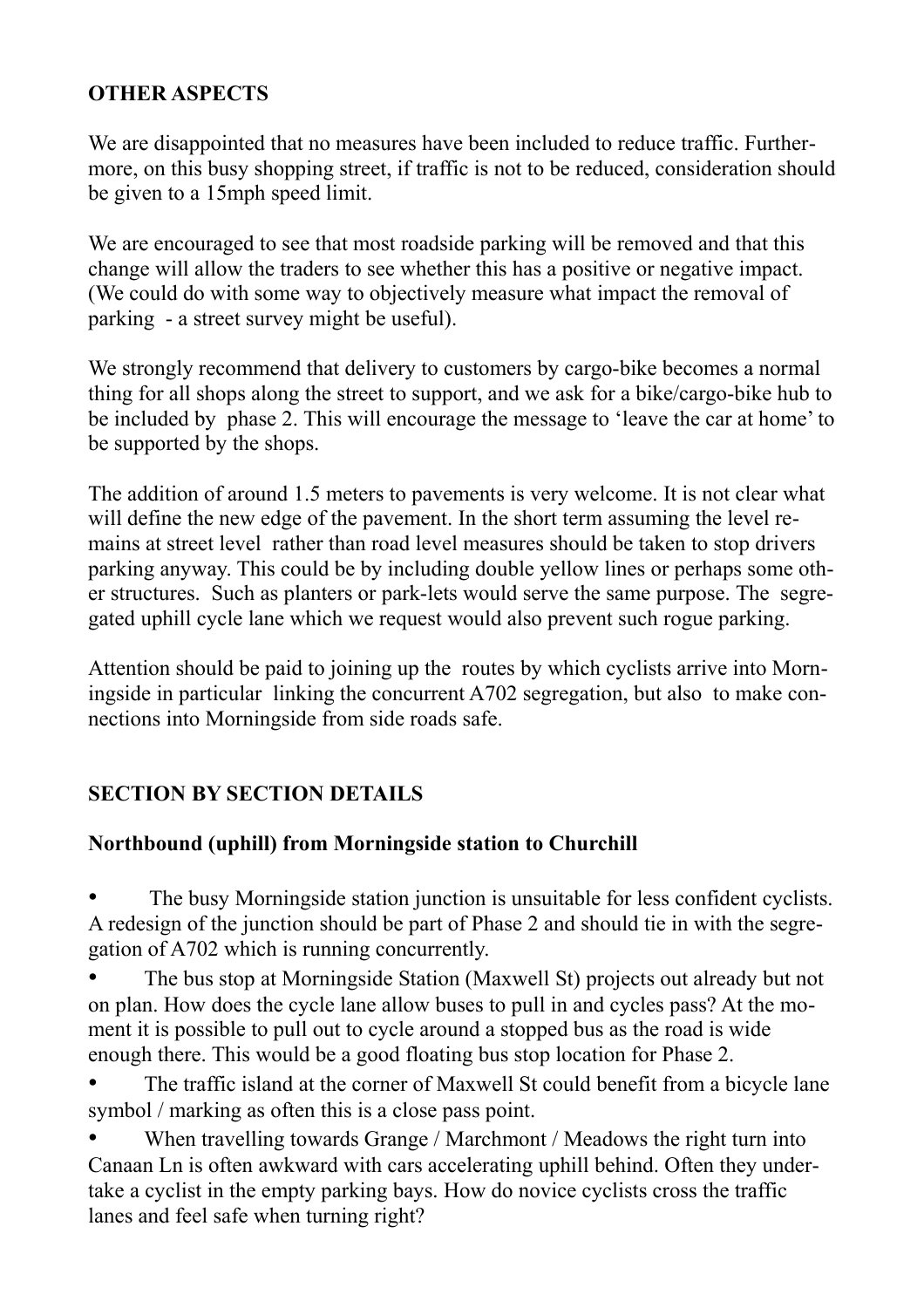Between M&S and the Merlin more bike space provision could be added at the Library and a more spacious pavement here means segregated uphill cycle provision should be implemented

Is there vehicle tracking for Waitrose articulated lorries (LGV? / HGV?) turning right to ensure it doesn't overlap with pedestrian / cycle space?

• Could the loading bays on the steepest section north of Waitrose be repositioned to the ends of Newbattle Tr & Morningside Pl? Avoiding any conflict and also widening the pavements? This parking space width could then be shared between pedestrians and cyclists (as per Sustrans design guide).

# **Southbound from Churchill to Morningside station:**

This section is downhill but the extra pavement width means there is no space for cyclists to escape the line of traffic for much of the way through this very congested section . It is not clear what solution there is in Phase1.

Is there vehicle tracking for Waitrose articulated lorries (LGV? / HGV?) turning left from Falcon Rd W (Cafe Nero) to ensure it doesn't overlap with pedestrian spaces?

• Cars & bikes turning right into Morningside Park (M&S) are being squeezed with the widened pavements. This may create conflict with cars going downhill as at busy times currently cars can undertake cars / bikes using the loading / parking bays. Can a haven of some kind be provided

• Can hospital / rat-running traffic be redirected / discouraged from approaching this way? There are other routes into the hospital

• There is no cycle provision between Canaan Lane and Morningside Station and it is single yellow with restricted loading and parking times. A segregated bike lane would be useful here to the traffic lights.

The traffic island at the corner of Maxwell St could benefit from a bicycle lane symbol / marking as often this is a close pass point.

• The final section from Hermitage Terrace to Morningside station is marked for an increased pavement ( which we agree is necessary) but makes this section worse, narrowing the traffic in a very congested area which suddenly widens out to multiple lanes at the junction. Cyclist need a safe passage to the ASLs at the Junction

There are no loading bays opposite the Morningside Station bus stop but plan says these are retained? Is this correct?

# **Northbound from Churchill to HolyCorner :**

- Needs double yellow just before bus shelter
- Loading bay missing from plan

• How does a cyclist get from cycle lane to go straight ahead or right at the HolyCorner Junction. Like the junction at Morningside station this junction needs to be made safer for cyclists being wide and busy. This would be an obvious place to divert traffic away from. Morningside.